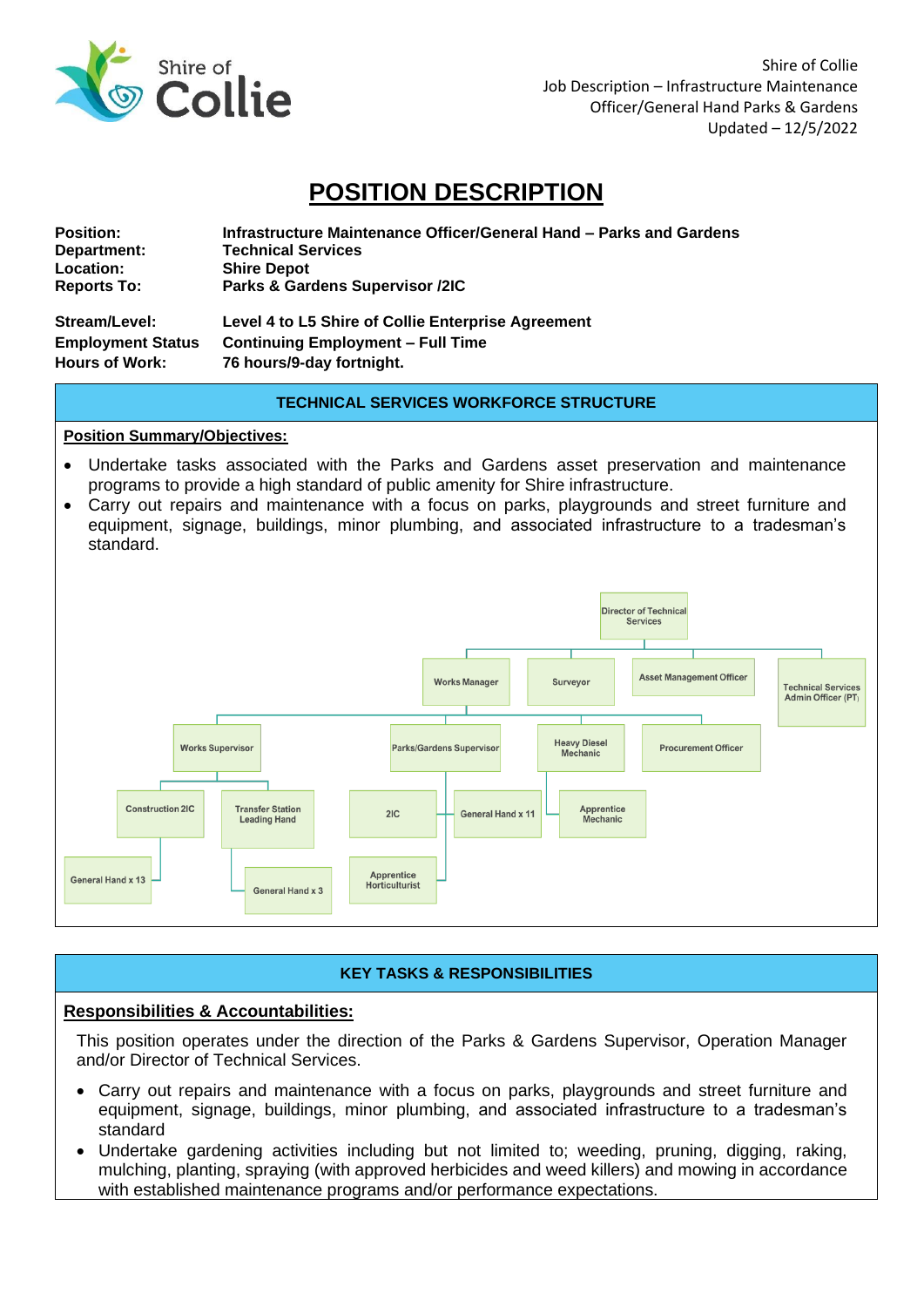

- Responsible for materials, tools, equipment, vehicles, and plant in the employee's use.
- Work under limited supervision either individually or in a team environment on a range of projects.
- Responsible for the quality and standard of work performed.
- Ensure that Council's policies and procedures are adhered to providing the best possible service to council.
- Work in the most efficient and effective manner and be part of the team environment.
- Foster a community focused and service orientated culture amongst fellow team members and employees.
- Comply with service specifications for parks, reserves, landscape areas, plant nursey and other areas as established or under the responsibility of the Shire of Collie.
- Promote work practices that are industry competitive.
- Work safely in accordance with the Shire of Collie's Occupational Health & Safety Management Plan.
- Operate in a safe and efficient manner with minor and specialist hand tools as well as minor mechanical plant up to but not limited to, turf and nursery maintenance and renovation equipment.
- Embrace the business excellence from and work and actively work towards the achievement of high standard outcomes.
- Perform other duties under the direction of the Supervisor.

## **Knowledge/Skills:**

- High level of interpersonal; and communication skills including team building and time management
- High level of work ethics, including motivation and enthusiasm.
- Basic Horticultural and nursery skills including assistance in turf preparation and maintenance, tree pruning and landscaping.
- Knowledge of Horticultural techniques and plant identification.
- A good understanding of how to maintain a safe workplace.
- Ability to manage work practices in a healthy, efficient, and safe manner.

## **Job Requirements/Selection Criteria:**

- Current 'MR' class driver's license
- Trade certificates in building trade
- Proven tradesman experience and skills to undertake general repairs of infrastructure furniture and equipment
- Experience in carrying out gardening and landscaping works and the operation of plant and equipment (mowers, whipper snippers, blowers, chain saw, tractors, trucks etc)
- Ability to carry out inspections and repairs (playground equipment, street/park furniture and equipment, buildings etc)
- Experience with hardware tools, power tools and electrical equipment
- Basic understanding of electrical, plumbing and carpentry and generally building repairs
- Basic verbal communication writing and math skills
- Good communication ability
- Well-organised and apt in problem-solving and attention to detail
- Ability to work with minimal supervision.

## **Safety Responsibilities:**

- Ensure that safe work practices are adhered to.
- Ensure that all accidents, workers compensation issues and other incidents are reported and documented.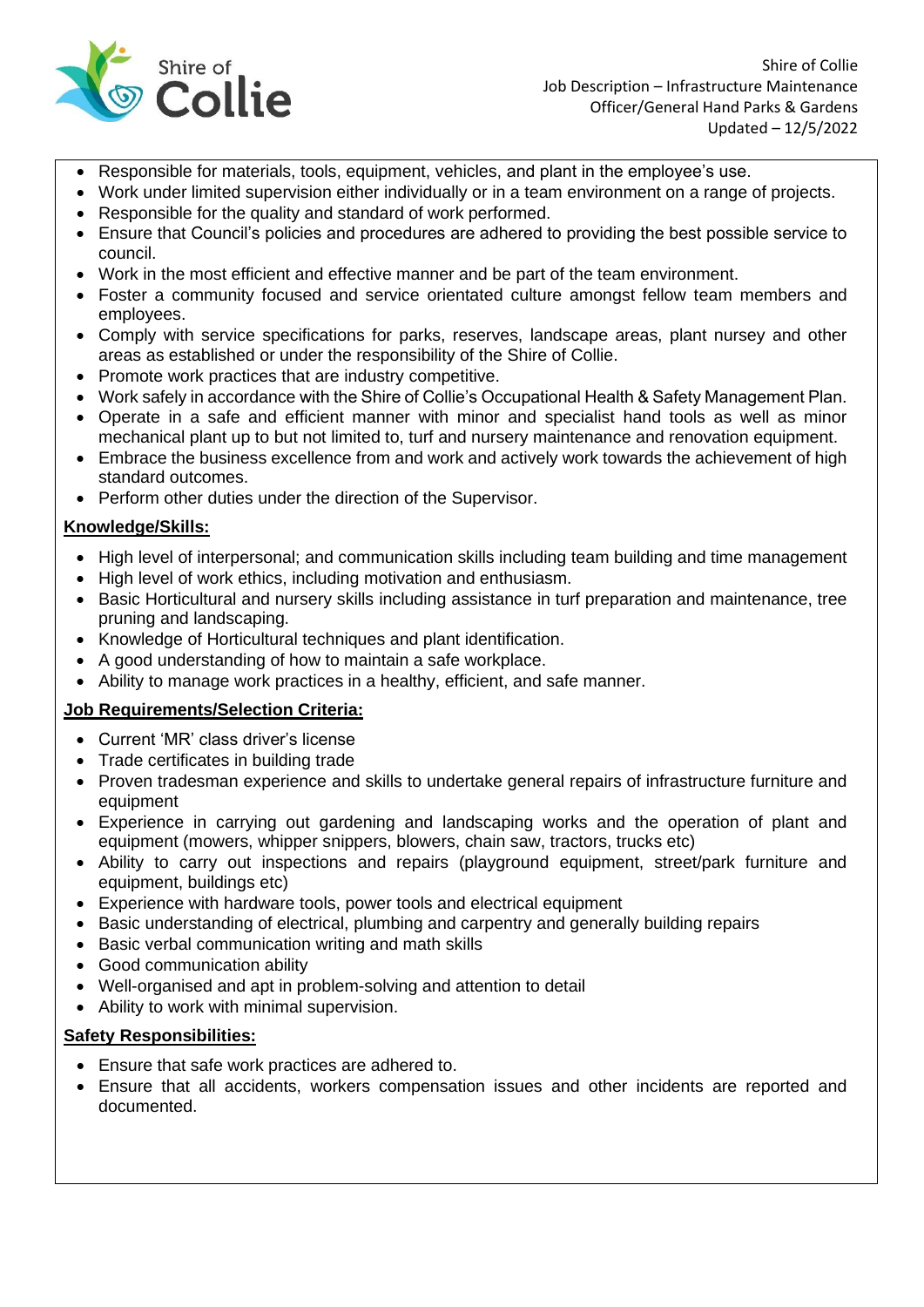

- Employees have an important role to play in helping the Shire of Collie achieve its desired excellence in health, safety, and welfare, in their own interests, and as a legal obligation, all employees therefore have a responsibility to ensure that nothing is done to make health and safety provisions less effective. They must.
	- $\checkmark$  Take responsible care to protect their own health and safety at work.
	- $\checkmark$  Ensure that they do not endanger any other person through any act or omission at work.
	- Report property damage, accidents, injuries, and near-accidents to your supervisor immediately.
	- Ensure the correct use of all equipment provided for health and safety purposes.
	- $\checkmark$  Obey all instructions, such as policies and procedures issued to protect their own personal health and safety, and the health and safety of others.
	- $\checkmark$  Report or make such recommendations to their supervisors as they deem necessary to avoid, eliminate or minimise any hazards of which you are aware regarding conditions or methods.
	- $\checkmark$  Ensure that no consumption of alcohol or drugs are taken that endanger safety at work or the safety of any other persons.
	- $\checkmark$  Keep your work area tidy.

## **Training:**

• Willingness and aptitude to undertake further training and professional development to keep abreast of latest technology and practices.

## **Code of Conduct:**

• All employees are responsible for adhering to the Shire's Code of Conduct and the supporting policies and procedures.

## **Equal Opportunity:**

• Comply with the Shire's EO requirements and provide as far as practical, an environment that is, equitable and fee of harassment for staff and customers.

| <b>REMUNERATION PACKAGE</b>                                                                                                                                   |                                                                                                                                                                                                                                                                                                                                              |  |
|---------------------------------------------------------------------------------------------------------------------------------------------------------------|----------------------------------------------------------------------------------------------------------------------------------------------------------------------------------------------------------------------------------------------------------------------------------------------------------------------------------------------|--|
| Position                                                                                                                                                      | Infrastructure Maintenance Officer/General Hand - Parks and Gardens                                                                                                                                                                                                                                                                          |  |
| <b>Employment Category</b>                                                                                                                                    | Continuing Employment - Full Time<br>Clause 7.3.1 Shire of Enterprise Agreement 2017                                                                                                                                                                                                                                                         |  |
| Hourly Rate                                                                                                                                                   | \$28.23 per hour min (Level 4) up to \$29.42 per hour max (Level 5)                                                                                                                                                                                                                                                                          |  |
| Superannuation<br><b>Employer Superannuation</b><br>Contribution: depending on<br>employee contribution up to an<br>additional 8% (total contribution<br>18%) | 10% SGC Superannuation (Compulsory)<br><b>Additional Superannuation (Optional)</b><br>Additional Superannuation is optional and can commence at any time.<br>Matching contributions by Council up to 8% subject to salary sacrificing<br>contributions by the Employee (as per the Shire of Collie Collective<br>Agreement 2017 Clause 9.7). |  |
| Allowances                                                                                                                                                    | <b>Service Pay –</b> Commencement at the end of the first year of service @<br>\$18.00 per fortnight with yearly increment up to 10 years' service as per<br>Clause 14.1 Shire of Collie Enterprise Agreement 2017).                                                                                                                         |  |